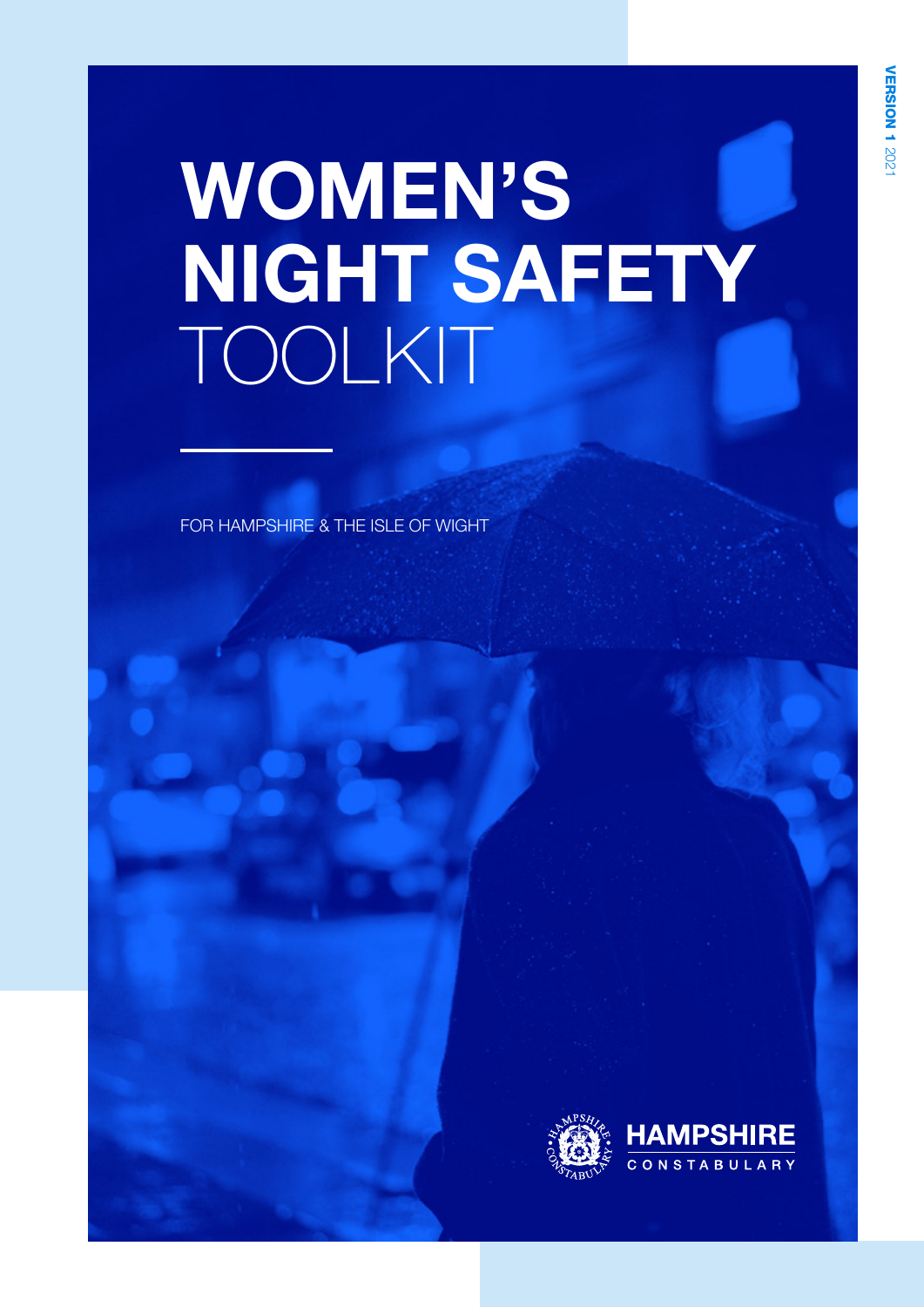# INTRODUCTION

This toolkit is about taking practical steps together to make our two counties safer for women at night. Everyone should feel empowered to play their part in creating positive change and whatever your area of work, we encourage you to pledge your commitment to women's safety.

This toolkit is packed full of ideas, prompts and signposts to help make that change. Some will take time, but there will be others you can do today. Some may require additional resources, but many will not.

Whatever steps your organisation is able to take, you can be sure that every step will make a difference. Whether you're already proud of the great work you've been doing for women's safety or are curious about what you could try, read on to find out where to start.

## **Overview**

Everyone has the right to enjoy the cities and towns in Hampshire and on the Isle of Wight after dark, and yet the many thousands of women and girls living here still face many barriers when taking part in life after dark.

The night time environment is one factor that can increase the fear felt by women when out and about.

We know too that sexual offences have the highest levels of under-reporting. This is often because victims fear being blamed or not being believed, or don't know or don't trust the reporting process. Whether she is your employee or your customer, you can help her feel safer when speaking out.

We believe that sexual harassment, in all its forms, is unacceptable and that is why we are calling on businesses, organisations and services that operate in our two counties at night to step up and be part of the solution in protecting women and girls.

Create an environment where staff feel comfortable and confident to report sexual harassment or assault they have experienced at work.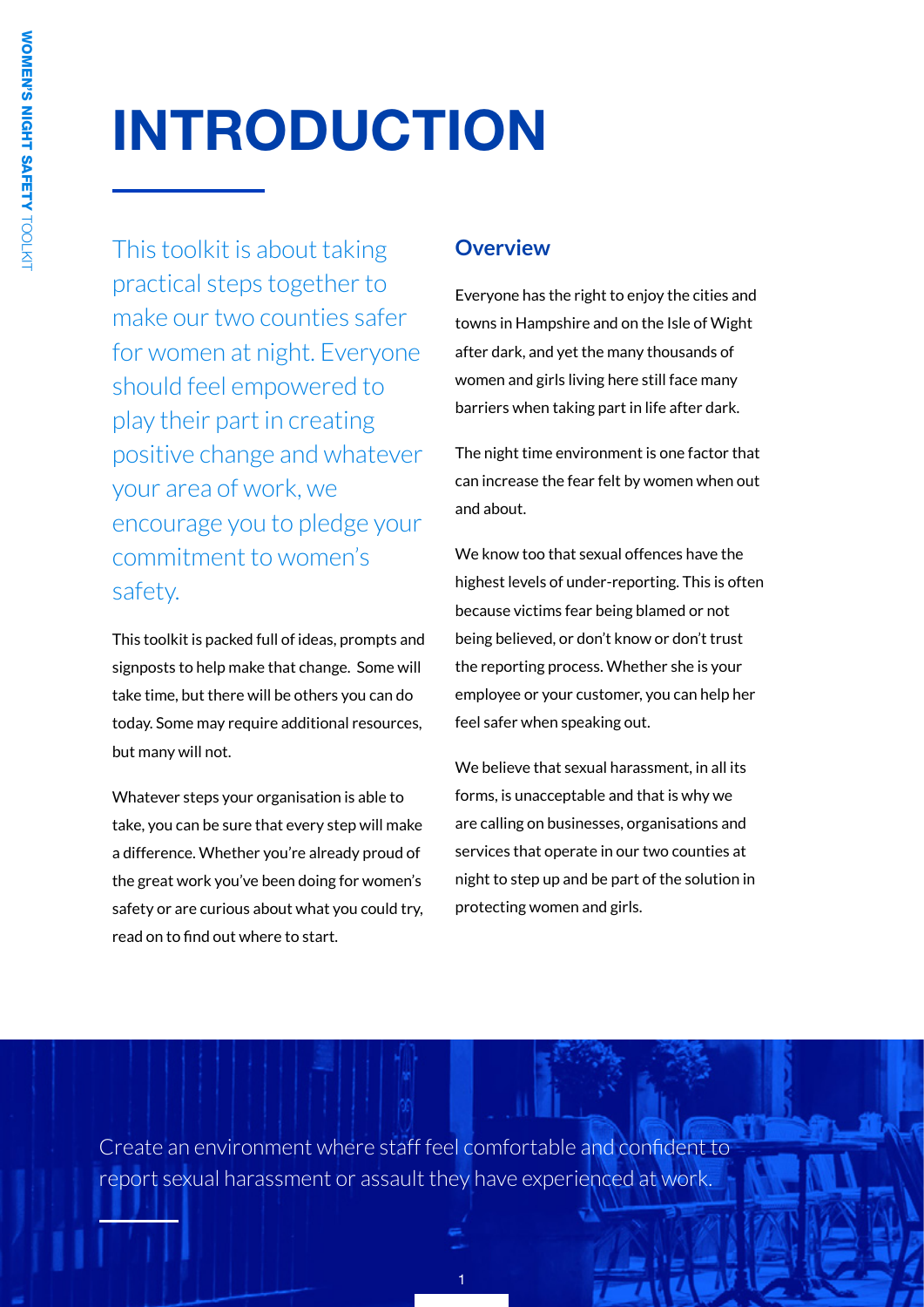A YouGov poll of 1,697 women aged between 18 and 24 found that:

Streets and pubs, clubs or bars are the places where harassment is most likely to occur, with over six in ten 18-24 year-old women who say they have been harassed stating that it happened to them in the street (64%) or in a pub, club or bar (61%)

[https://yougov.co.uk/topics/lifestyle/articles](https://yougov.co.uk/topics/lifestyle/articles-reports/2017/10/19/most-18-24-year-old-women-have-been-sexually-haras)[reports/2017/10/19/most-18-24-year-old-women-have](https://yougov.co.uk/topics/lifestyle/articles-reports/2017/10/19/most-18-24-year-old-women-have-been-sexually-haras)[been-sexually-haras](https://yougov.co.uk/topics/lifestyle/articles-reports/2017/10/19/most-18-24-year-old-women-have-been-sexually-haras)

The emotional impact shouldn't be understated either. Alcohol awareness charity Drinkaware's 'Drunken Nights Out' Survey asked those who had been on the receiving end of drunken sexual harassment for their emotional responses.

When asked whether they had felt disgust, anger, fear, or surprise at the harassment, the top response for women was disgust (74%) followed by anger (63%). The lowest was surprise (14%).

https://www.drinkaware.co.uk/media/frebaa1q/dnostudents-survey-writeup.pdf

Unacceptable behaviour is also high in our places of work.

A ComRes study for the BBC of 2,000 adults found that in British workplaces half of British women and a fifth of men have been sexually harassed. Of the women who said they had been harassed, 63% said they didn't report it to anyone.

#### https://www.bbc.com/news/uk-41741615

The Equality Act of 2010 deems sexual harassment as a form of unlawful discrimination, yet we know that this behaviour is too often laughed off as 'banter.' Wherever sexual harassment or assault happens, we must call it out and ensure this behaviour has clear consequences.

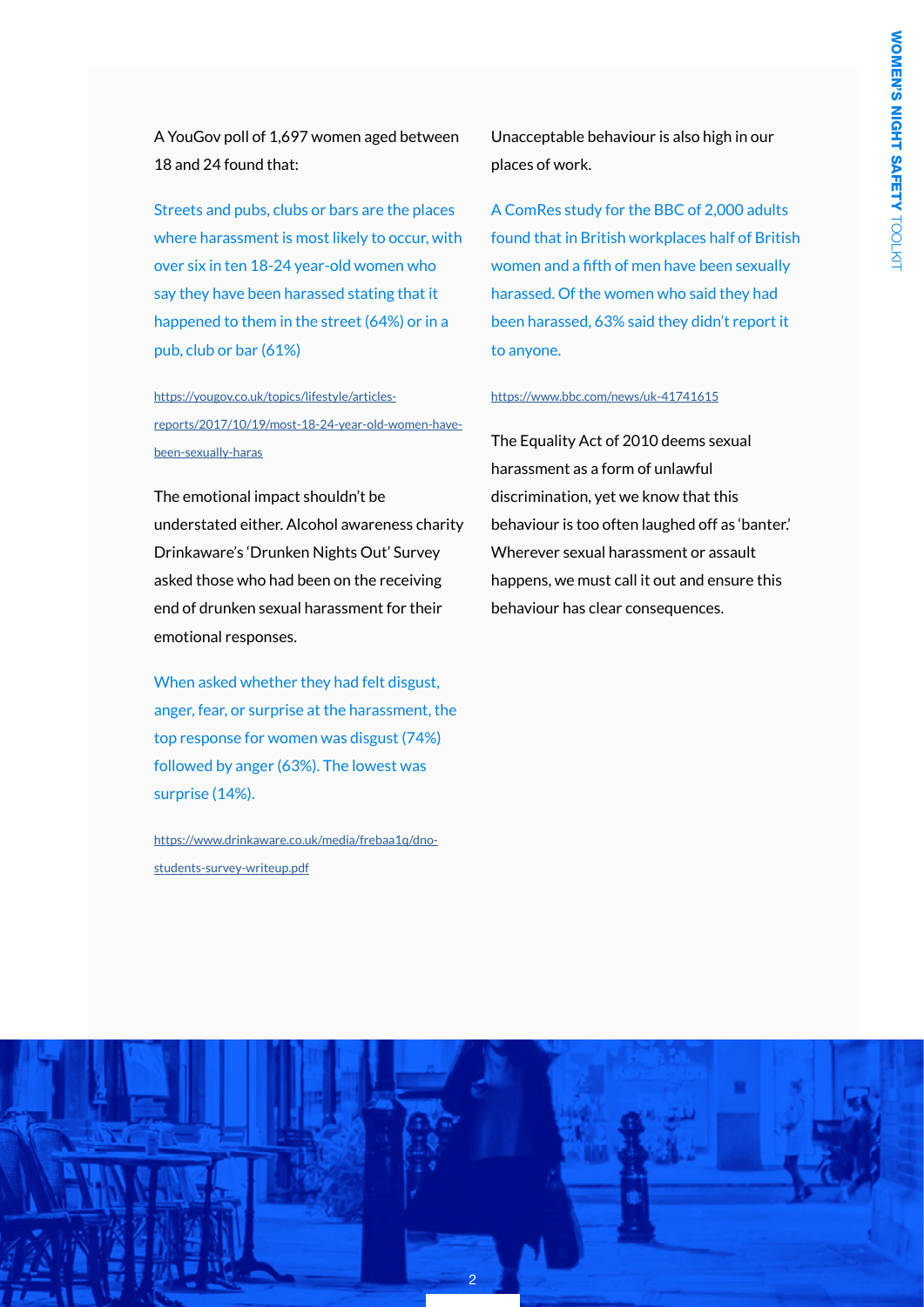# MAKING A CHANGE

How you can start making a change is focusing on Responsibility, Report, Respond and Redesign.



# **Responsibility**

Who is responsible for unacceptable behaviour? The person doing it. It's a simple equation, and yet we know victim-blaming culture still holds sway in too many places of work and play.



### **Report**

You can't prevent every single incident but when it does happen, reporting it should be a simple, discreet and hassle- free choice.



# **Respond**

Choosing to speak up should be encouraged through promoting a supportive culture that believes those who do come forward. Staff should feel confident and clear on how to respond to these reports in a consistent, professional and empathetic way that prioritises safety and care, not personal judgement.



# **Redesign**

We know that alongside experiences of harassment or assault, the perception of 'safety' plays into women's choices when avoiding certain areas, services and businesses. Nightlife spaces should be designed to be welcoming and to minimise the risk of enabling 'opportunistic' perpetrators, who may, for instance, use a lack of clear visibility in a venue to their advantage.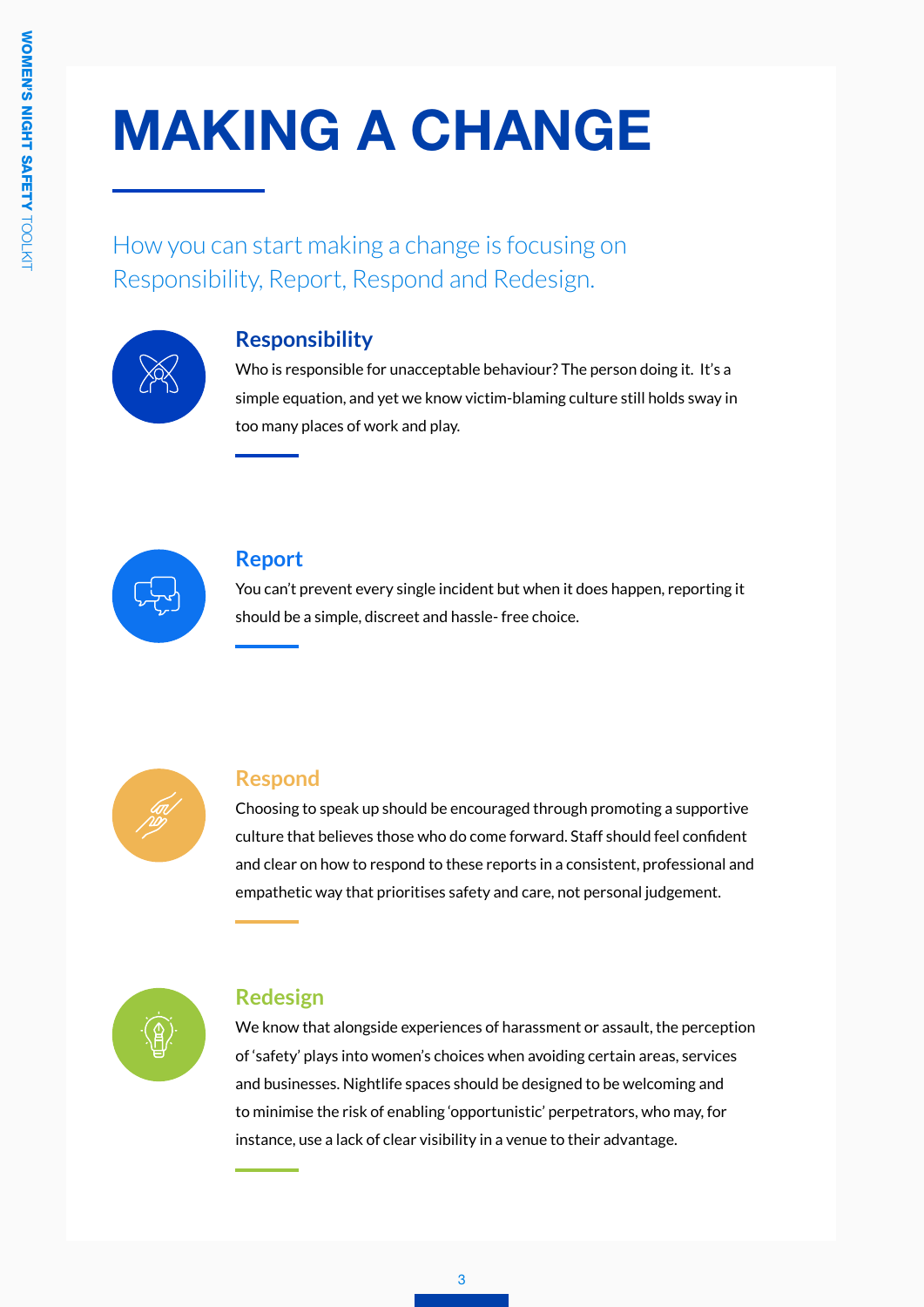# SEVEN POINT TOOLKIT FOR WOMEN'S SAFETY

# **1. Champion:**

# Appoint a women's night safety champion.

A women's night safety champion in your workplace is someone who makes a difference because they are:

- Passionate about helping people understand that women's safety is a shared responsibility
- Able to give time and resources to undertake meaningful activities and advocate for practical and cultural changes
- Willing to engage colleagues constructively and positively when taking action to address women's safety, and encouraging others to do so too
- Keen to spread the word about the commitments you have been able to meet
- Able to empower colleagues to challenge unsafe language, behaviours and practice and support the training agenda
- Many organisations will hopefully choose a member of staff with the time, energy and ability to inspire others to have honest conversations about this issue. Yes, men can be a champions too.

## **2. Communicate**

Positive, public/staff facing communications, both online and in your space(s).

The simple act of developing, distributing and displaying a poster or notice about your organisation's values in relation to women's safety and the consequences for unacceptable behaviour can have a hugely positive impact. In doing so, you are naming something that many organisations have traditionally refused to acknowledge.

You might think publicly engaging with the topic could be read as 'we are not a safe place' when in fact, when we look at how common these experiences are, the direct opposite is true. Many women and girls are reassured to know what the values of that space are and who and where they can go to for support.

Too often, sexual harassment and assault is not spoken about due to fear of not being believed, or seen to be a private matter. We know that women's safety should be everyone's issue. Communication campaigns let staff and customers know that you take safety seriously. Naming your values publicly like this helps to create an environment where everyone feels confident to report incidents perpetrators will know that this kind of behaviour will not be tolerated.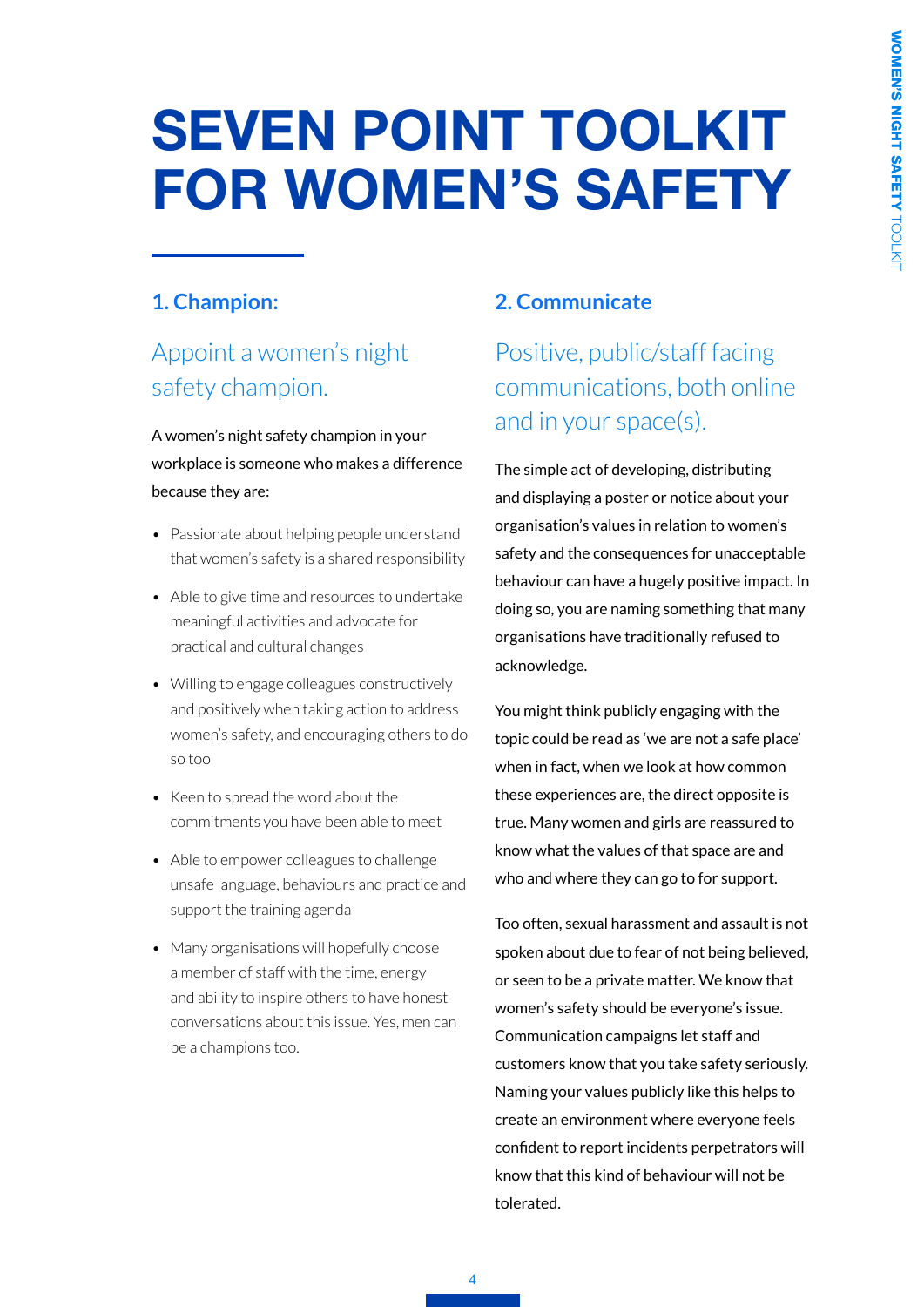### Some dos and don'ts for successful women's safety messaging:

#### Dos:

- Use positive language (e.g. "we aim to create a welcome space for all our customers…")
- Focus on the consequences for unacceptable behaviour (e.g. "you will be asked to leave…")
- Include why this is not okay (e.g. "no one should feel unsafe while they are here)
- Summarise the options you're able to offer for reporting (e.g. text, email, app)

#### Don'ts:

- Use sensational language, imagery or humour when describing these offences
- Scaremongering or descriptions of victims or perpetrators
- Use any 'victim-blaming' language (e.g. telling people to stay with their friends and stay alert to their surroundings). While this might seem helpful and well intentioned, women who are targeted should not have to change their behaviour when it is perpetrators who can make a choice not to harass. Further on in the toolkit we have included more examples of victim-blaming language.

### **3. Support your Staff**

Routes for reporting unacceptable behaviour while at work and supporting cultural change

Create an environment where staff feel comfortable and confident to report sexual harassment or assault they have experienced at work. Provide signposting to local services and other HR and Employee Assistance resources if they need further information.

Sexual harassment, sexual assault and hate crimes more generally are not experienced in the same way as other offences. This is in part because they target identity, that is, who a person is or is perceived to be. This is very personal. It means that victims often blame themselves and remain silent about what happened, whether due to self-blame, fear of being blamed, of being disbelieved, or being further victimised.

Workplaces should acknowledge these barriers and help to reduce and remove them with a combination of cultural and practical changes.

### **4. Support the Public**

Routes for reporting unacceptable behaviour while using your service or space at night

Having multiple ways to report will make it easier for people to overcome barriers they may be facing around sharing their experience with you. Accessibility is also an issue. Women with disabilities, including those who are deaf or blind, should feel equally able to make a report.

• Make sure that anyone who experiences sexual harassment or assault in a space you are responsible for is able to report it in a simple, straightforward way.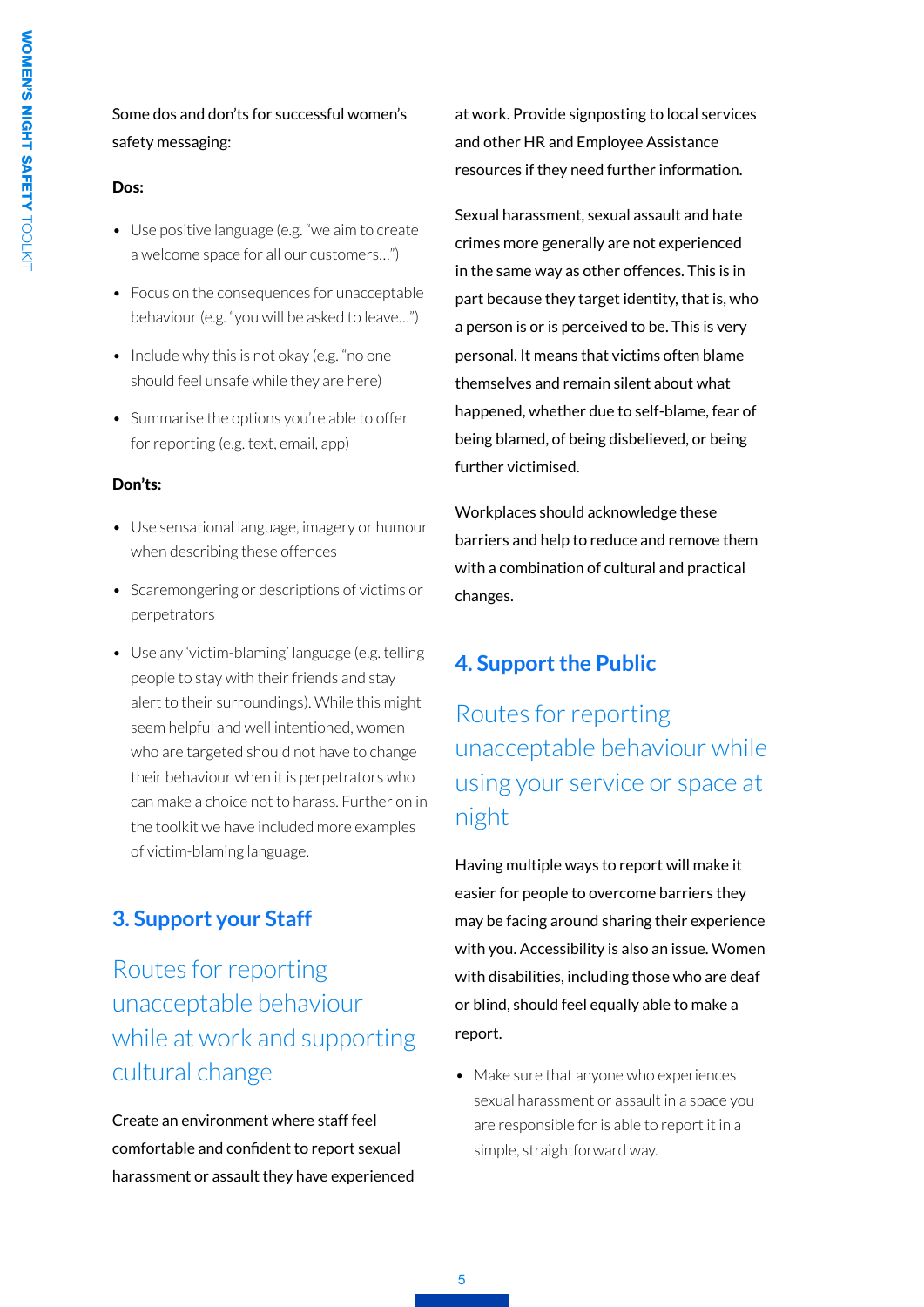- Offer a range of reporting methods, for example: in person, email, telephone, or feedback form.
- Take into account how accessible these methods are and how you can make sure people trust these methods

### **5. Training: Responding**

# Staff training on the issue, including what to say/do and not say/do, and any relevant policies

Ensure that every team member who is public facing is confident and has been trained in how to take a report of sexual harassment.

The person coming forward has chosen you because they feel able to let you know about what has happened. Most people never speak up due to fear of being blamed or disbelieved, so the first thing you say is vital.

#### Try this fail-safe opener:

Demonstrate belief (e.g. "Thank you for sharing what happened.")

Validate their experience (e.g. "That is not okay.")

Explain their options (e.g. "We have a policy here which is…" and "I'm going to see what I can do to help.")

Check you've understood what you've been told

Ask about any physical injuries or urgent needs

Then if necessary support the person in passing up to the relevant manager or team member to take the report forward. Offer to separately summarise their story on their behalf if they would like you to.

Responding effectively to harmful behaviour can start with focusing your attention and support on the person being targeted. Check in with the person who you think is experiencing unwanted attention, for example by making small talk, eye contact or giving them a discreet signal. This gives them an option to divert the harasser's attention.

### **6. Training: Recording**

# Staff training on information sharing and appropriate recording of details

All organisations should follow appropriate discretion and confidentiality. Licensed premises should make use of their log book. If you have a HR team, consider additional training on understanding the dynamics of sexual harassment, assault, gender-based violence.

Staff should know that no matter how minor the incident might seem, it is important that it is recorded – in an appropriate amount of detail and in a factual manner without personal opinions.

Record all incidents and reports, no matter how minor. This helps others to keep up to date with issues and repeated behaviours. Keep your notes clear and stick to facts not opinions.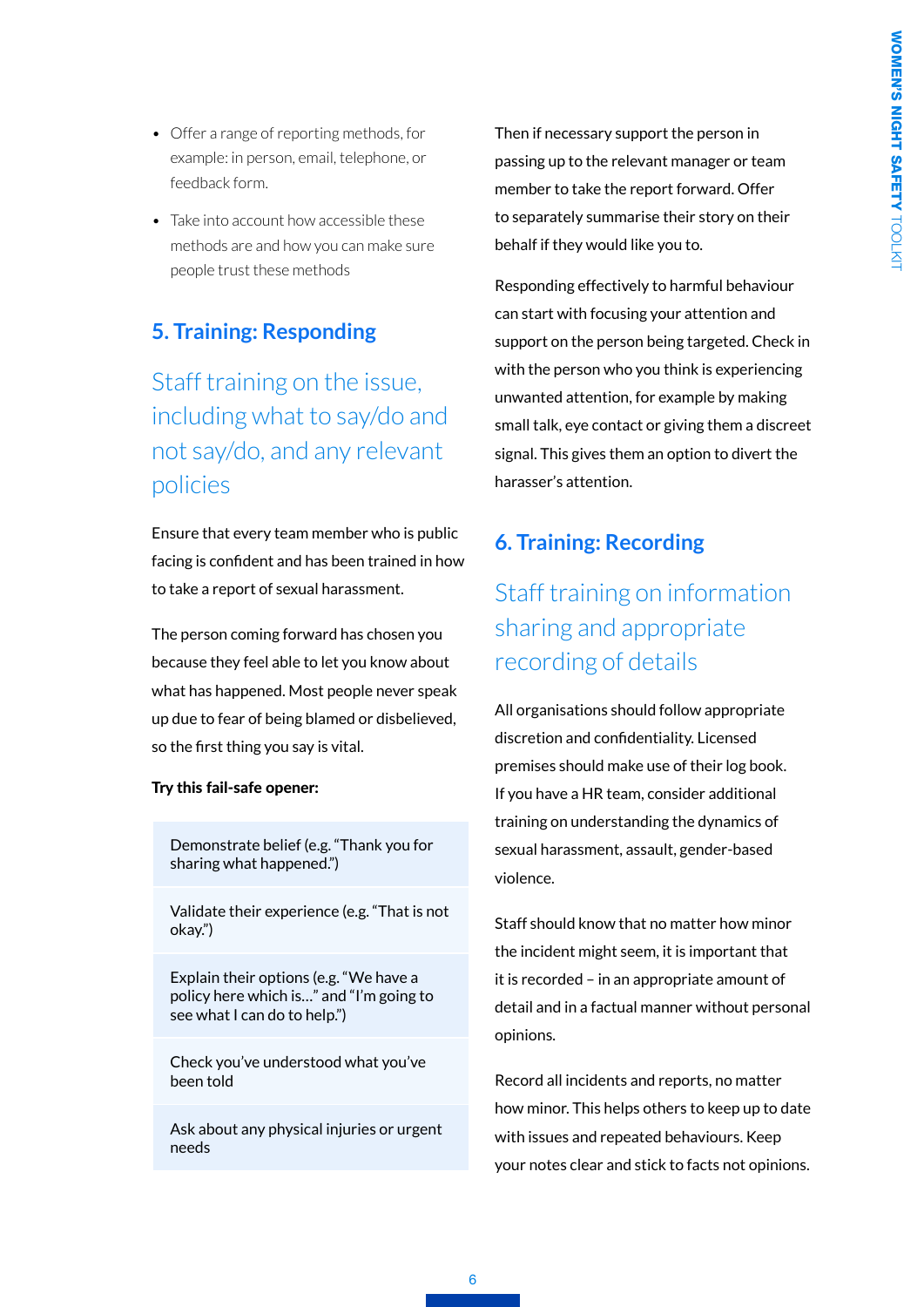You can also ask for and record the name of any customer while they are on the premises, but they have the right to refuse to give this information. Remember your CCTV. Don't hesitate to report online, call 101 - or 999 in an emergency.

> But remember, the targeted person may prefer not to speak to the police and should never be coerced into doing so. You will be assisting greatly by providing even a general third-party report to the police through 101, 999, on-line reporting, or your local Neighbourhood Policing Team.

# **7. Designing for Safety**

Audit your spaces and adapt them to promote a safer environment and reduce risk of crime

If your organisation manages its own spaces, these should always be designed with health and safety in mind. The additional 'safety planning' that many women report having to undertake on a daily basis to remain alert against unwelcome sexual behaviour tells us that further steps can be taken.

#### Questions to consider:

- Does your premises' layout support a woman's ability to move around or leave an area easily?
- Are there sufficiently lit paths and appropriate levels of CCTV and do all staff understand who is responsible for using, maintaining and sharing this data?
- Can you designate a 'quiet' space in case staff or customers need some medical assistance or space to recover from an incident?
- In addition to this, designing for safety can include how you allocate your human resources. Are staff, including any security, positioned equally throughout the spaces you manage?
- How well-lit are the indoor and outdoor spaces you're responsible for?
- Would your CCTV be able to record any incident on site? Do you record sound?
- Can you confidently say your space is accessible for wheelchair users, Deaf people and people with disabilities?
- Can you confidently say that those who would prefer to use a gender-neutral bathroom would be able to find one in your building?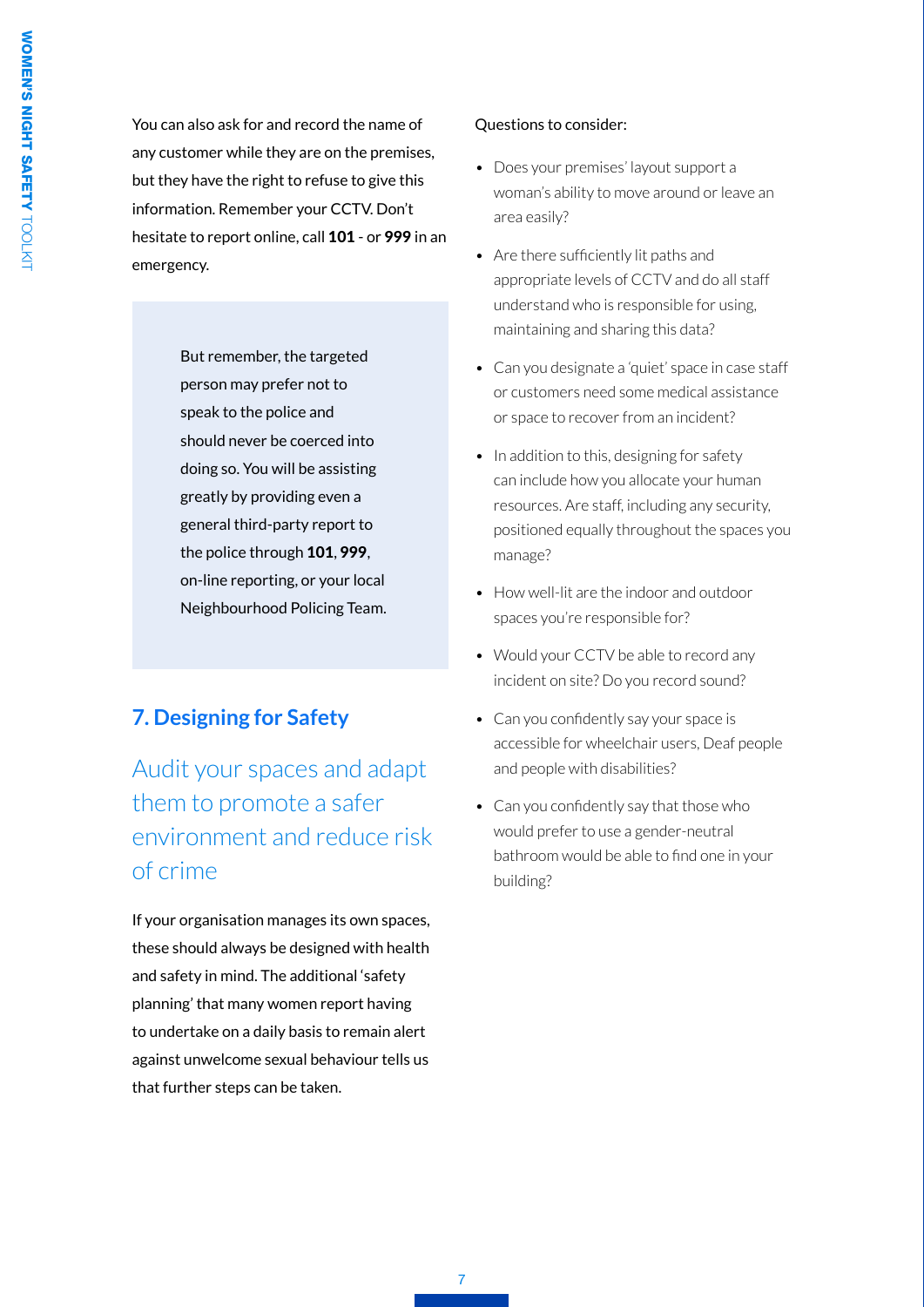# A CHECKLIST FOR ACTION

This checklist provides ideas, inspiration, information and resources to help your organisation meet the requirements to keep women safe.

Tick off each one as you take more and more positive action, and ensure all your staff members are aware of what you have put in place.

Appoint a 'champion' for women's safety within your organisation and make all your staff members aware of who your champion is so that they can go to them for advice and resources on women's safety

Communicate to your staff and customers that your organisation takes women's safety seriously and that you encourage people to come forward to report incidents.

Make sure that anyone who experiences sexual harassment or assault in a space you are responsible for is able to report it in a simple, straightforward way

Have a clear written policy and procedure on how your organisation will respond to reports of harassment or assault and what people can expect from the process and ensure all reported incidents of sexual harassment or assault are recorded in compliance with data and confidentiality guidelines

Offer a range of reporting methods, for example: in person, email, telephone, or feedback form where you can

Make use of your internal and external channels to communicate your zero tolerance policy on unacceptable behaviour and clear options for how to report it

Create an environment where staff feel comfortable and confident to report sexual harassment or assault they have experienced at work

Provide signposting to local services and other HR and Employee Assistance resources if they need further information (where applicable)

Ensure your staff believe and support anyone who comes forward to report something that makes them feel uncomfortable. Make sure management support staff by encouraging belief

Consider providing specialist training for your staff on sexual harassment and assault, with a focus on how to respond and intervene if incidents take place

Check that all CCTV and lighting is functioning correctly

Assess your provision of accessible and gender-neutral toilets. Toilets can be a place of actual or perceived risk for women. Cubicle style bathrooms where women have a private safe place is important.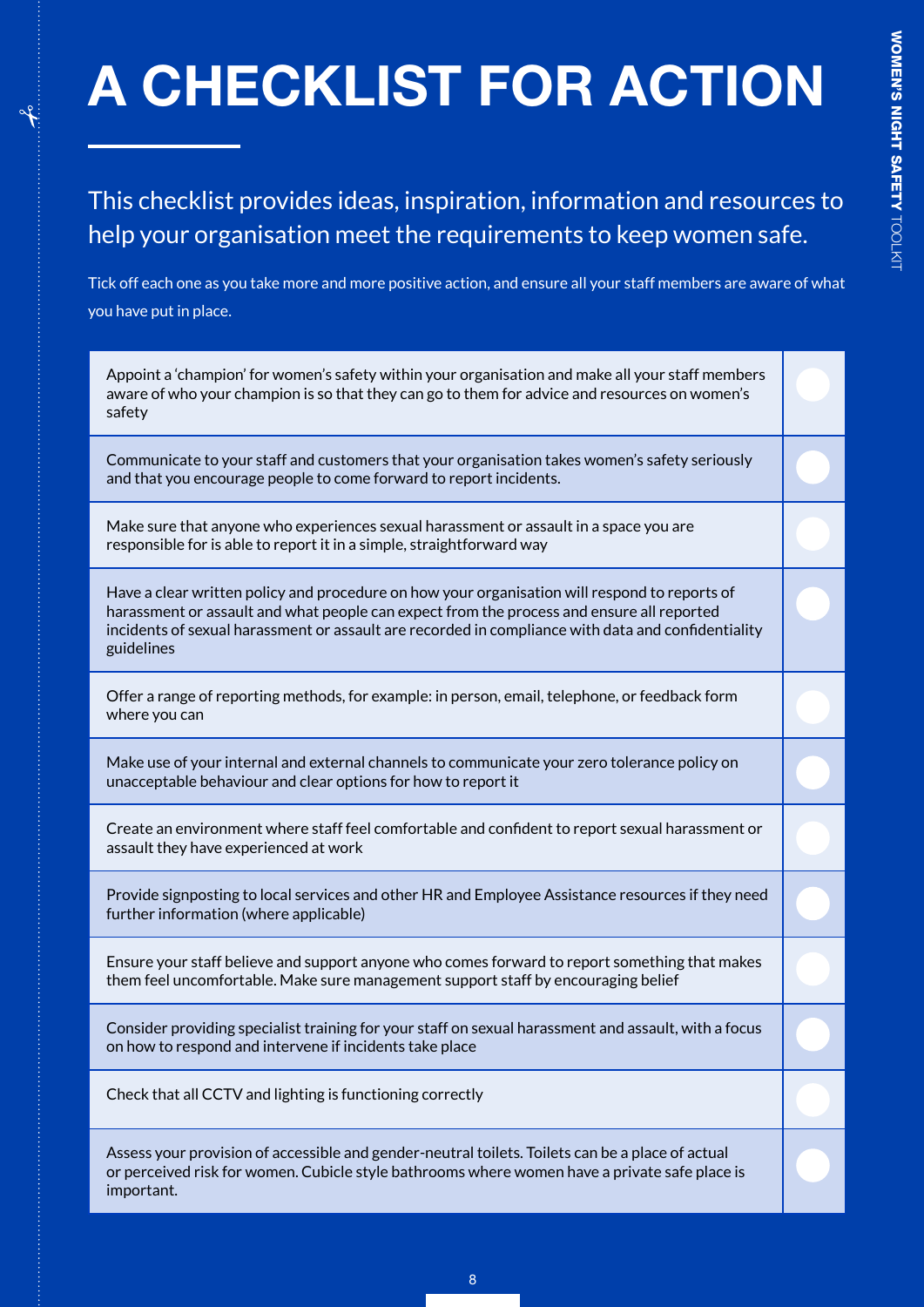Make sure that anyone who experiences sexual harassment or assault in a space you are responsible for is able to report it in a simple, straightforward way.

## **Why is this important?**

When referring to women in this document we are referring to people who self-identify with a female gender identity, this includes transgender women regardless of where they are on their journey of transitioning.

Transgender Women are often at significant risk of abuse and violence in public spaces and they often experience a disproportionately greater impact when they are the subject of degrading treatment.

Please be conscious of the vulnerability of people who identify as Gender Non-binary and Gender Fluid. People who identify as gender fluid or gender non-binary are likely to feel a disproportionately greater impact if they are abused or targeted in relation to gender. Their gender identity will be largely misunderstood by society and to be valued, welcomed and protected in a venue is likely to be very empowering.

For more help and guidance, contact your local Neighbourhood Policing Team and Licensing Teams via www.hampshire.police.uk/contact-us/ to network and share best practice.

By creating safe spaces, identifying perpetrators and making it easier for women to make reports, together we can reduce violence against women in Hampshire and the Isle and Wight.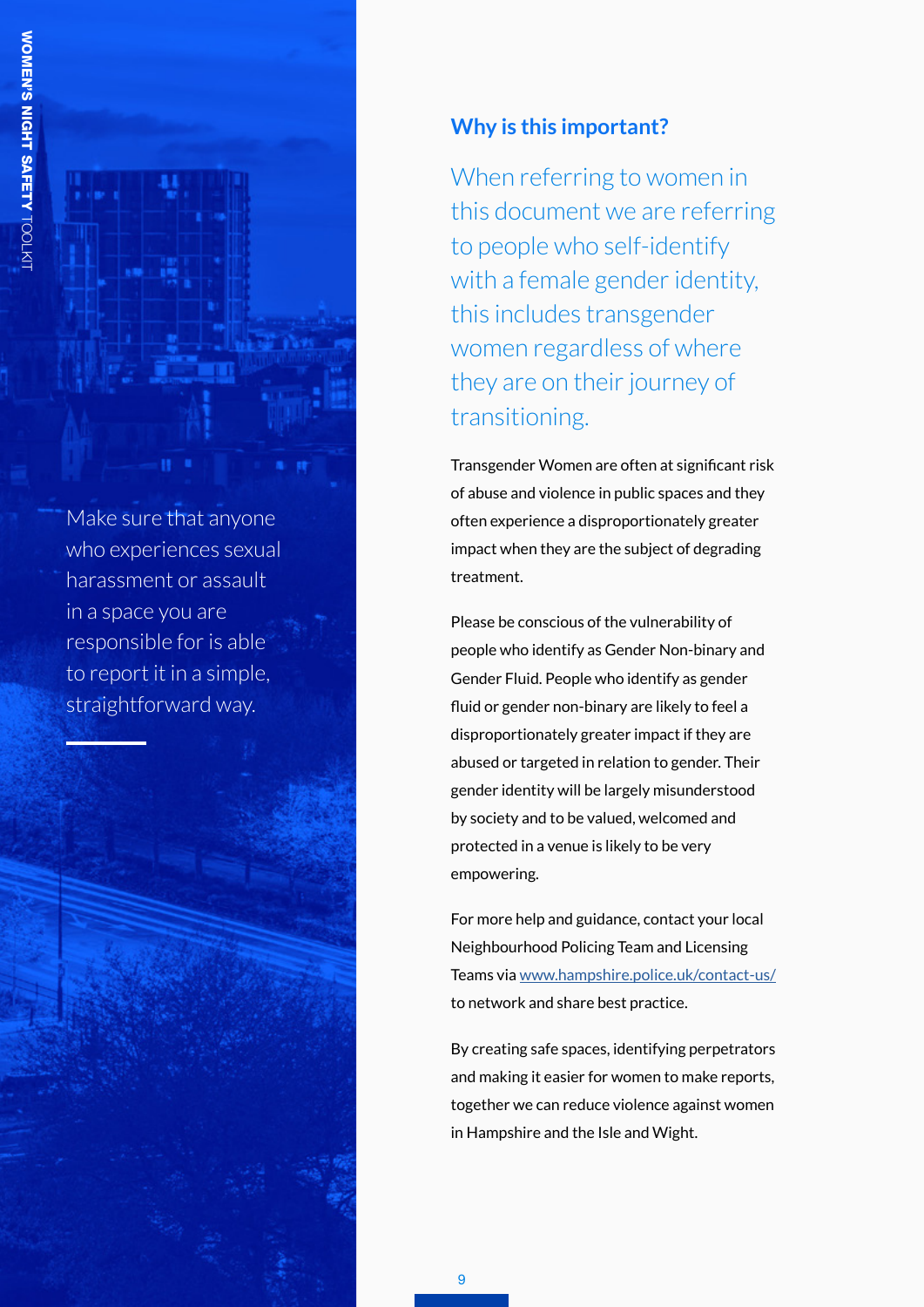# FURTHER INFORMATION

Organisations that can help you further. Contact these specialised organisations for information on training, designing safety, accessibility and diversity resources:

Rape and Sexual Abuse Support Centre (for training and campaign support) www.rasasc.org.uk

End Violence Against Women (for specialist women's support services) www.endviolenceagainstwomen.org.uk

Yellow Door (Preventing and responding to domestic & sexual abuse) www.yellowdoor.org.uk

Good Night Out Campaign CIC (training and licensed premises accreditation) www.goodnightoutcampaign.org

Request information under Clare's Law: Make a Domestic Violence Disclosure Scheme (DVDS) application https://www.hampshire.police.uk/advice/advice-and-information/daa/domestic-abuse/ alpha2/request-information-under-clares-law/

Suzy Lamplugh Trust (campaigning, education and support with a focus on stalking) www.suzylamplugh.org

Attitude is Everything (for disability and access advice and guidance) www.attitudeiseverything.org.uk

Design and Access (for disability audits for general buildings) www.designandaccess.co.uk

Galop (specialist support for LGBT+ women) www.galop.org.uk

Safer and the City (free street-smart app to safely navigate cities) www.safeandthecity.com

Contact [Hampshire Constabulary](https://www.hampshire.police.uk/contact/af/contact-us/) www.hampshire.police.uk/contact-us/